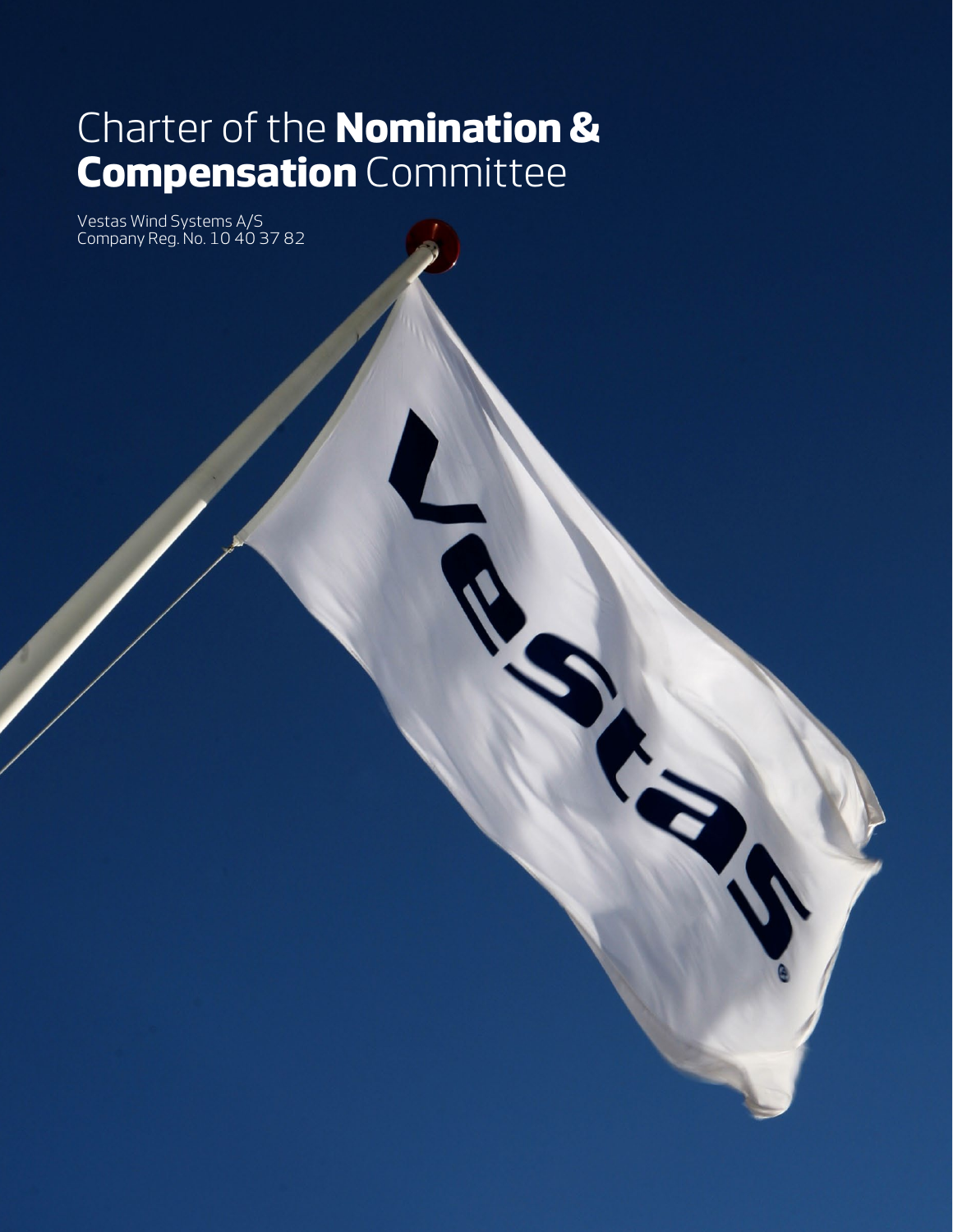# Contents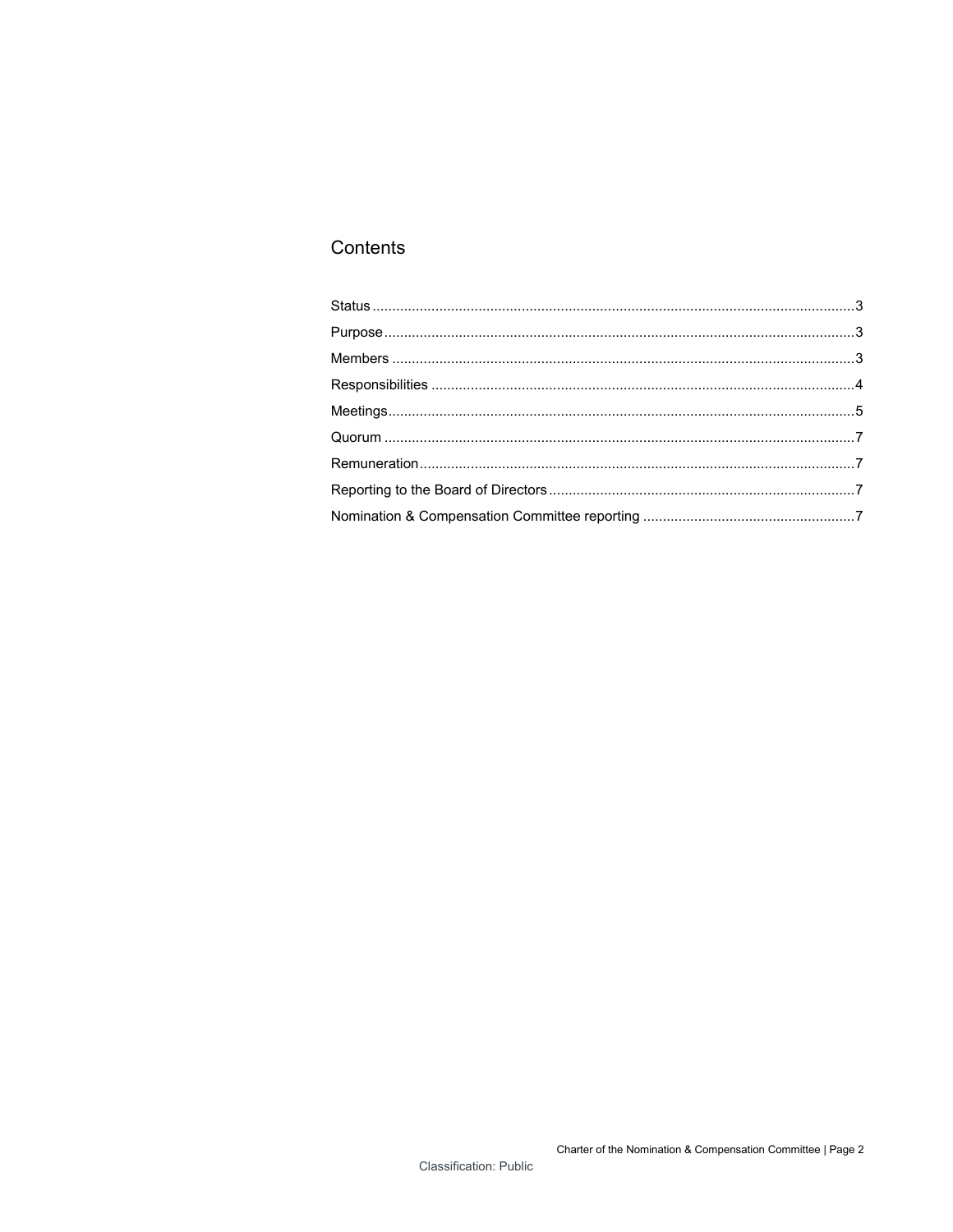## <span id="page-2-0"></span>**Status**

This charter lays down the obligations and authority of the Nomination and Compensation Committee of Vestas Wind Systems A/S.

The Nomination & Compensation Committee (the Committee) is a committee of the Board of Directors (the Board) established in accordance with the rules of procedure of the Board of Directors of Vestas Wind Systems A/S (the company).

The Committee is a committee of the Board with the main responsibility to prepare decisions to be taken by all members of the Board. The committee reviews all information within the areas of responsibility listed below and within such areas presents recommendations to the Board for final approval.

## <span id="page-2-1"></span>**Purpose**

The Committee shall assist the Board with the following issues regarding nomination of candidates and evaluation of the Board and the Executive Management (the ExM):

- a. Describe the required qualifications for the members of the Board and the ExM .
- b. Annually assess the Board and the ExM.
- c. Annually assess the individual members of the ExM.
- d. Conduct an annual evaluation of the performance of the Board and ExM.
- e. Consider proposals for candidates for the Board and the ExM.
- f. Propose the future composition of the Board.
- g. Succession planning for the Board and ExM.

The Committee shall assist the Board with the following issues regarding remuneration:

- a. The remuneration policy and review the annual remuneration report.
- b. Proposals on remuneration for members of the Board and the ExM.
- c. Strategy and guidelines regarding incentives and remuneration.
- d. Monitor compliance for pay and remuneration issues.
- e. Procedure regarding release of information about remuneration.
- f. Policy and decisions regarding share-based remuneration.
- g. Strategy and guidelines regarding standard employment contract for the ExM.
- h. Review the strategy and statutory reporting for Diversity and underrepresented gender.

## <span id="page-2-2"></span>**Members**

The Committee shall consist of at least three members. Members of the Committee are elected for a one-year term by among the members of the Board and may not be a member of the ExM.

Election usually takes place at the board meeting following the Annual General Meeting. However, any member of the Committee can be removed by the Board at any time. The majority of the members of the Committee shall qualify as independent.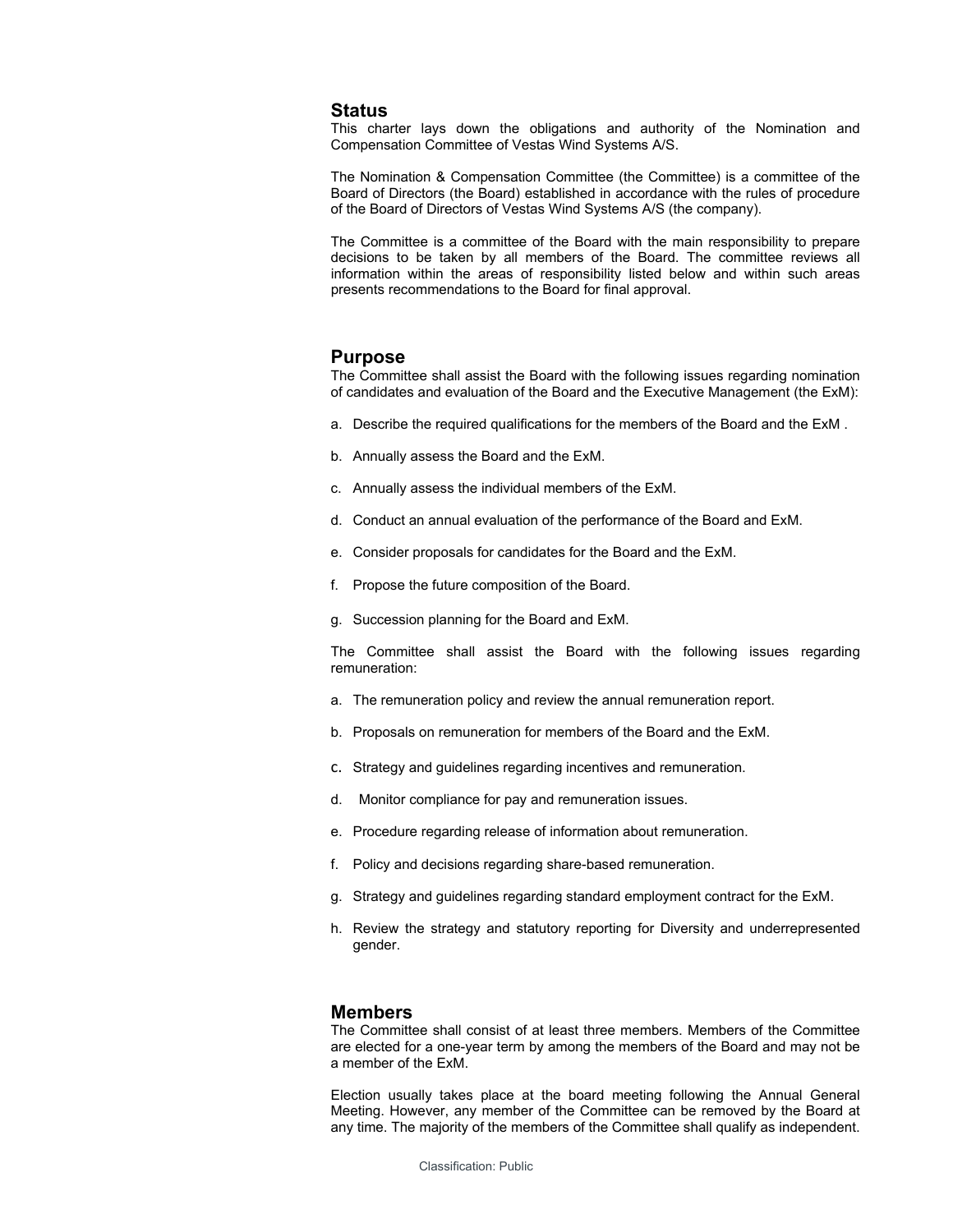One of the members of the Committee shall be designated by the Board as chairman of the Committee.

# <span id="page-3-0"></span>**Responsibilities**

The primary function of the Committee is to assist the Board by reviewing information within the areas of responsibilities and within such areas present recommendations to the Board.

The Committee shall assist the Board with the following issues regarding nomination of candidates and evaluation of the Board and the ExM:

- a. Describe the qualifications that members of the Board and the ExM must have as a collegial body, and for a specific membership, state the time that members must expect to spend on having to carry out the membership and assess the competences, knowledge and experience of the two governing bodies combined.
- b. Annually assess the structure, size, composition and results of the Board and the ExM, as well as recommend any changes to the Board.
- c. Annually assess the competences, knowledge and experience of the individual members of the ExM, and report to the Board in this respect.
- d. Conduct an annual evaluation of the performance and achievements of the Board and the ExM and of the individual members, and report to the Board on the evaluation. Every third year the Committee conducts an external assessment of the Board according to the Corporate Governance Code.
- e. Consider proposals from relevant persons, including shareholders and members of the Board and the ExM for candidates for the Board and the ExM.
- f. Propose an action plan to the Board on the future composition of the Board, including proposals for specific changes.
- g. Succession planning for the Board and ExM in connection with the annual evaluation of performance and compensation for the members of both.

The Committee shall assist the Board with the following issues regarding remuneration:

a. The remuneration policy to the Board and the ExM for approval by the Board prior to approval by the General Meeting. The remuneration policy should include content as required by relevant legislation. Review the remuneration report in connection with Vestas annual report.

Proposals for incentives and remuneration schemes should be accompanied by recommendations on targets and evaluation criteria for the purpose of ensuring that remuneration matches the long-term interests of the shareholders and the goals set for the company by the Board.

b. Proposals to the Board on remuneration for members of the Board and the ExM, as well as ensure that the remuneration is in compliance with the company's remuneration policy and the assessment of the performance of the persons concerned.

The Committee should have information about the total amount of remuneration that members of the Board and the ExM receive from other companies in the Group.

c. Strategy and guidelines regarding incentive earnings and remuneration schemes for the Group in general.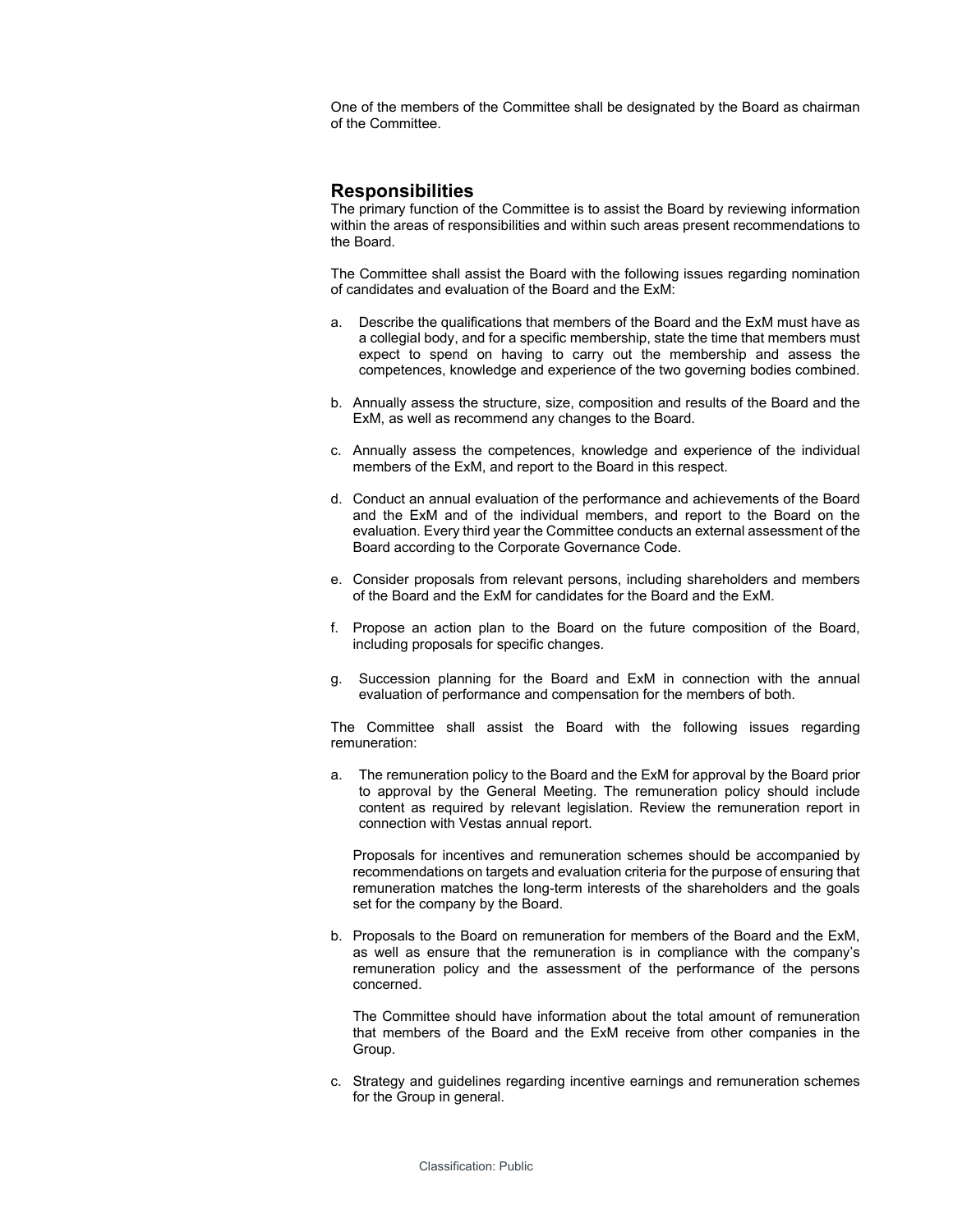- d. Assisting the Board in monitoring how the company complies with the current rules governing public insight into pay and remuneration issues, for example in the remuneration report and the annual report.
- e. Procedure regarding release of information in relation to pay and remuneration.
- f. In respect of share-based remuneration offered to members of the management and employees, the Committee shall:
	- Discuss the general policy on such schemes.
	- Review information about such remuneration disclosed in the annual report and at the General Meeting.
	- Submit proposals to the Board regarding incentive programmes, accompanied by a statement giving the arguments for the choice made as well as its consequences.
- g. Strategy and guidelines regarding standard employment contract for the ExM and submitting proposals to the Board for standard agreements for the ExM.
- h. Review the strategy and statutory reporting for Diversity and underrepresented gender through discussion of current status and ongoing initiatives on the agenda for Diversity and Inclusion.
- i. Miscellaneous

The Committee may engage independent advisors as it determines necessary to carry out its duties.

The Committee shall have available appropriate funding as determined necessary by the Committee for the fulfilment of its tasks and duties.

The Committee shall, once a year:

- Conduct a performance evaluation of the Committee and report such evaluation to the Board.
- Evaluate the adequacy of this charter and recommend any proposed changes to the Board.

# <span id="page-4-0"></span>**Meetings**

The Committee shall meet as often as it determines appropriate. Further, the Committee shall meet upon request of a member of the Committee or the Group President & CEO.

Meetings shall be convened at not less than eight days' written notice to all members of the Committee, and such notice shall include an agenda for the meeting in question.

Any written material relating to the individual agenda items shall, to the extent possible, be forwarded to the members together with the notice convening the meeting.

Under special circumstances, a committee resolution may be passed over the phone or in writing. In such cases, the proposed resolution shall be forwarded to the members and the Chairman shall subsequently seek to obtain a written, oral or electronically transferred statement from all members of the Committee and arrange for the recording of the resolution in the minute book.

## **Agenda for committee meetings**

The agenda for an ordinary meeting contains at a minimum the following items:

a. Approval of the minutes of the last meeting. Report from People & Culture's activities.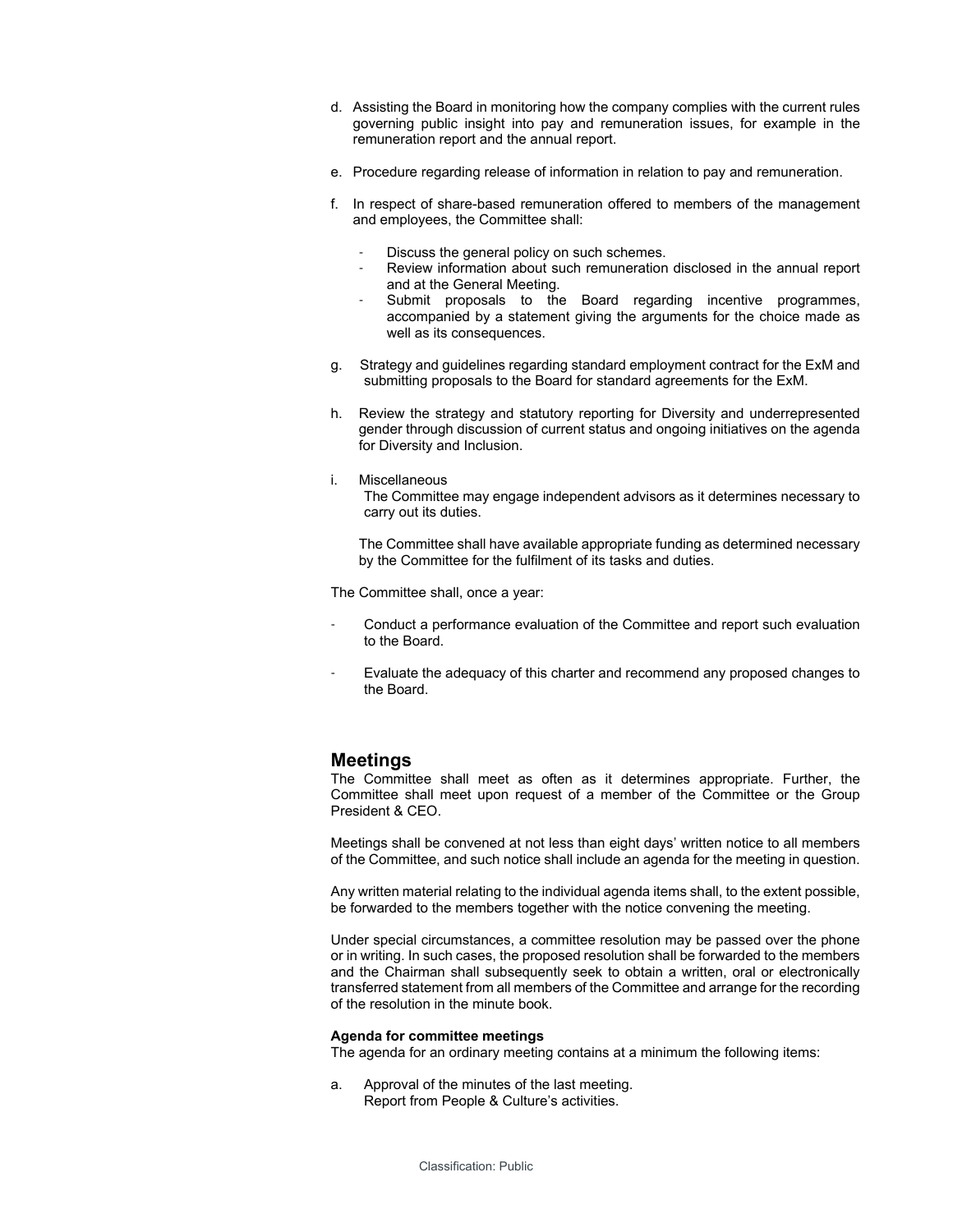- b. Any other issues that the chairman or a member of the Committee may request are considered.
- c. Any other business.

Moreover, the items below will be considered at Committee meetings in connection with:

#### The meeting in first quarter:

- Update of the charter.
- Short Term Incentives approval of results and payment for current year.
- Procedure for nominating candidate to the Board.
- Evaluation of the work and performance of the ExM will be carried out on the basis of the following elements:
	- the Group's general development,
	- the Group's reputation and market position,
	- implementation of the Group's strategy,
	- the Group's financial targets,
	- the customer loyalty survey and
	- the employee satisfaction survey.

## The meeting in second quarter:

- People Review results.
- Executive Remuneration Review.
- Succession planning for the Board and ExM.
- Long Term Incentives status and approval of allocation.
- Employee compensation investment for coming year.
- Procedure for evaluation of the Board.

#### The meeting in third quarter:

- Short Term Incentive design approval.
- Long Term Incentive design approval.
- Evaluation of the Board's work:
	- the contributions and results of the individual members of the Board and the contributions of the combined Board.
- Evaluation of the Board's and the ExM's co-operation includes the following elements:
	- the on-going dialogue / information,
	- board material,
	- cooperation with the board committees,
	- follow up on management decisions and their implementation, and
	- evaluation of the processes and methods used, etc.
- Review of the work carried out in the Committee.
- Review of the statutory report on Diversity.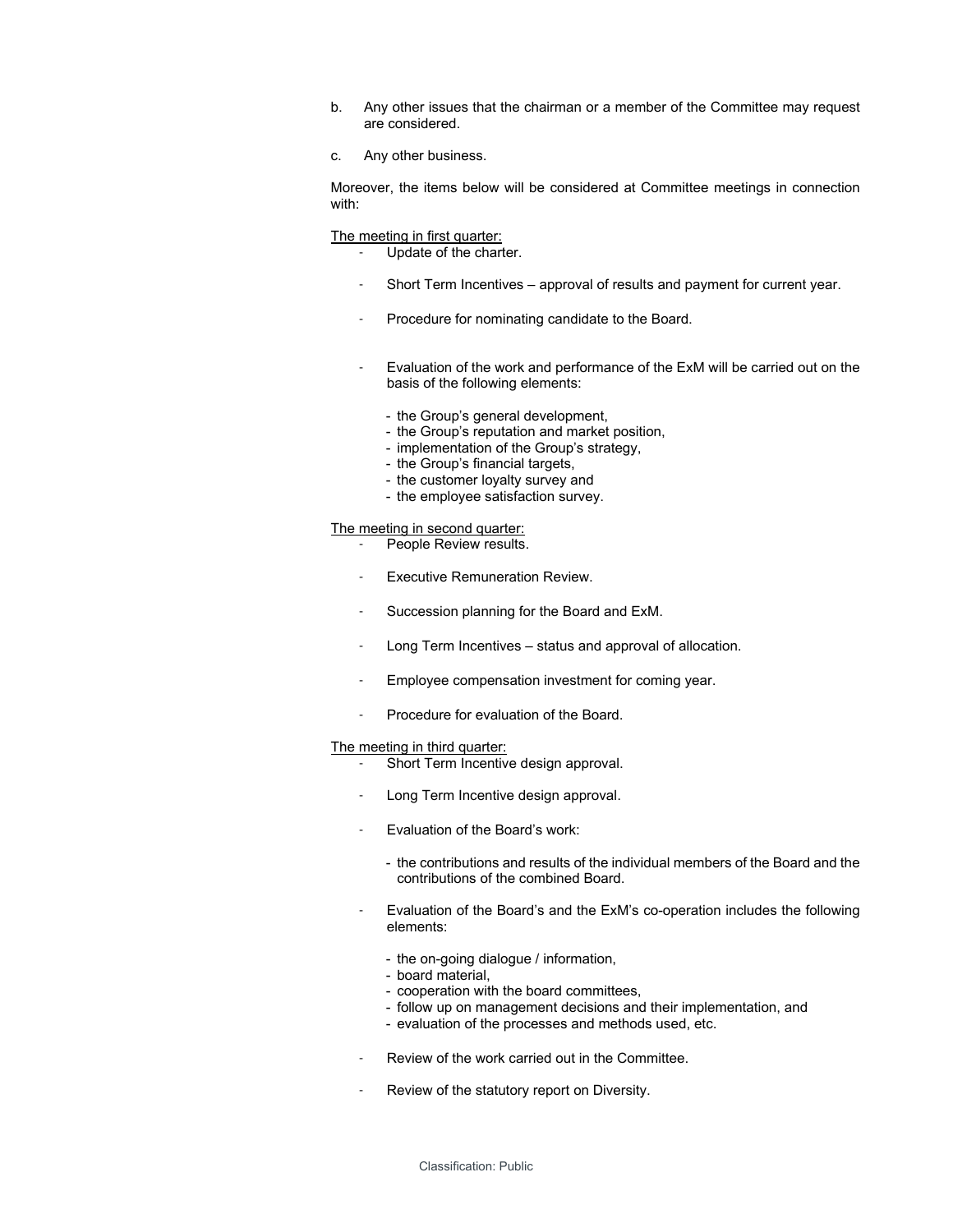The meeting in fourth quarter:

- Approval of KPI selection for Short and Long Term Incentives for the coming year.
- Review of the statutory report on corporate governance regarding nomination and compensation topics.
- Annual targets for short and long term incentives for the coming year.
- Update of the remuneration policy.
- Review remuneration part of annual report.
- Review the compensation of the Board and the Committees.
- Review of potential board member candidates and decision concerning the recommendation of new members to the Board.

# <span id="page-6-0"></span>**Quorum**

The Committee forms a quorum when two or more of its members are present. Resolutions are passed by simple majority.

## <span id="page-6-1"></span>**Remuneration**

Each member of the Committee shall receive a fixed annual remuneration to be determined together with the remuneration to the members of the Board at the Annual General Meeting in connection with the adoption of the audited annual report.

## <span id="page-6-2"></span>**Reporting to the Board of Directors**

The Committee will regularly inform the Board of discussions and present recommendations to the Board. Material presented to or prepared by the Committee will be available to the Board upon request considering however the confidentiality and private nature of the materials.

# <span id="page-6-3"></span>**Nomination & Compensation Committee reporting**

The Committee shall ensure that matters related to the overall areas of responsibility of the Committee are included in the quarterly reporting of the company.

Aarhus, February 2022

Approved by the Board of Directors